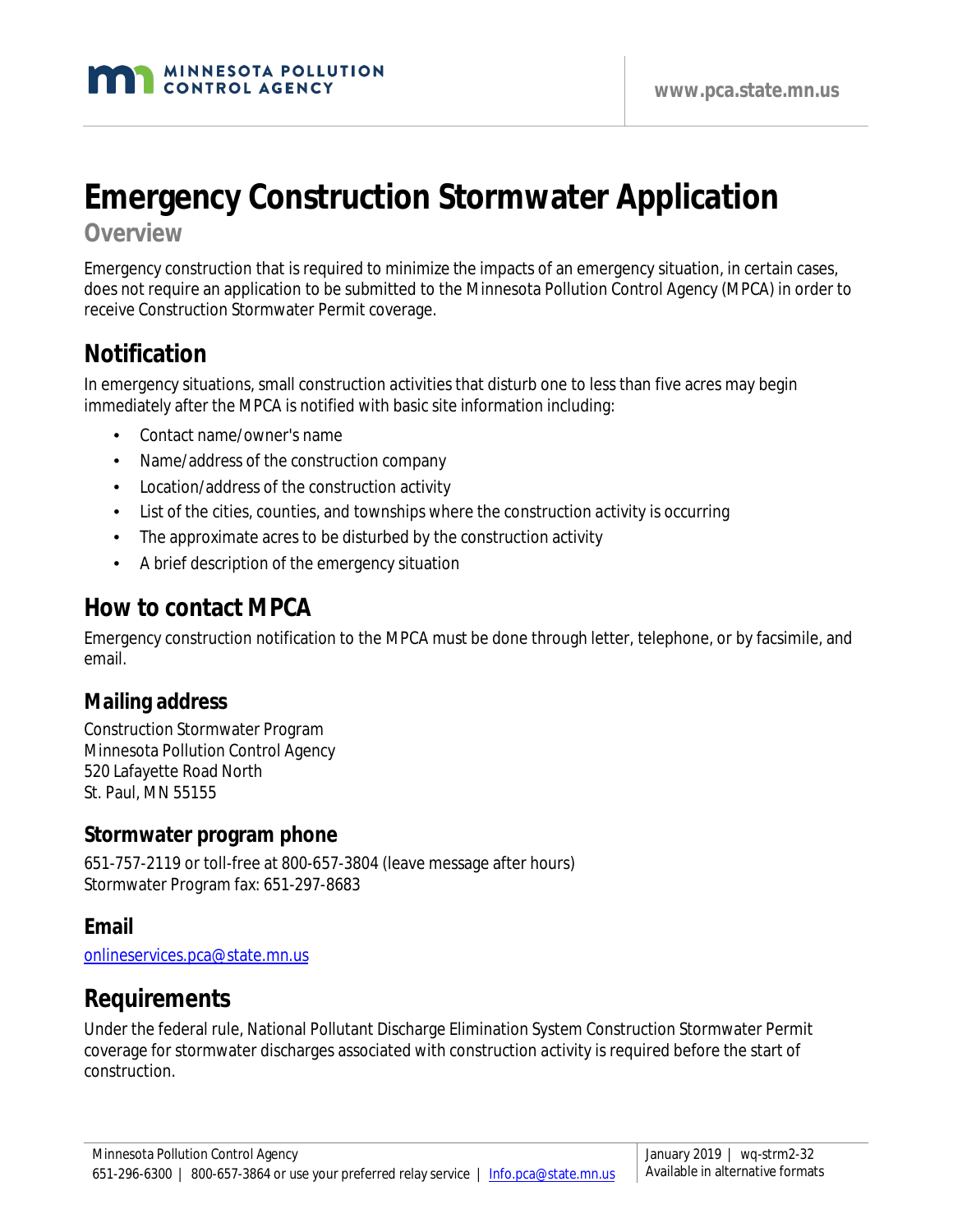However, emergency situations often arise where immediate action is required to restore utility related services such as gas or electricity, or other essential public services including public transportation systems such as airports and roadways. These emergency situations may be the result of natural disasters or failures of systems unrelated to the utility operation and, therefore, may require immediate construction of emergency access, diversionary or replacement structures, or other types of activities

The MPCA has developed some flexibility in meeting the Construction Stormwater Permit application requirements when construction activities must begin immediately to minimize the impacts of an emergency situation.

Minn. R. 7090.2020, subparts 1 and 2 - *Scope and Emergency* construction allow emergency construction resulting from natural disasters such as floods, tornados, and severe storms that present an imminent threat to public health and safety, public drinking water or the environment to begin without permit application, if the following specific requirements are met:

The owner must notify the MPCA that emergency construction activities will begin. This is required so that the MPCA will know that the purpose of the construction activity is for an emergency situation.

The owner and the operator of the emergency construction activity must comply with the requirements of the Construction Stormwater Permit that apply to specific stormwater management practices, and Best Management Practices (BMPs) used to prevent or mitigate polluted stormwater runoff from leaving the construction site.

For emergency construction that will disturb equal to or greater than five acres, the owner must immediately contact the Construction Stormwater Hotline at 651-757-2119 or 800-657-3804

## **Notification**

The MPCA will notify owners and operators of construction activities that disturb one to less than five acres of soil and meet the requirements stated above that they are covered under the Construction Stormwater Permit, even if the owner or operator has not submitted a permit application.

The construction activity must incorporate the erosion and sediment control requirements contained in the Construction Stormwater Permit even though a formal stormwater pollution prevention plan (SWPPP) has not been written. Though all requirements of the permit should be complied with, BMPs conducted on the site should at a minimum include these five steps to help you get your job done without damaging the environment:

### **1. Stabilize slopes**

Without vegetation, whole hillsides are quickly washed away in a downpour. Cover your slopes with mats or mulch that will get plants growing right away.

#### **2. Control your perimeter**

Watch the flow of water on and off your site. Silt fences and other barriers make sure dirt doesn't escape. Embankments may keep extra water from entering your site.

#### **3. Maintain silt fences**

Silt fences only work so long, so replace them if they're torn or beat down. They'll also need to be replaced if silt has reached one-third the height of the fence.

### **4. Stop vehicle tracking**

Install a section of course gravel at the exit to your site to keep mud off roads and residential streets.

### **5. Protect inlets**

Prevent your stormwater ponds from filling with silt when you install storm-sewer inlet protection.